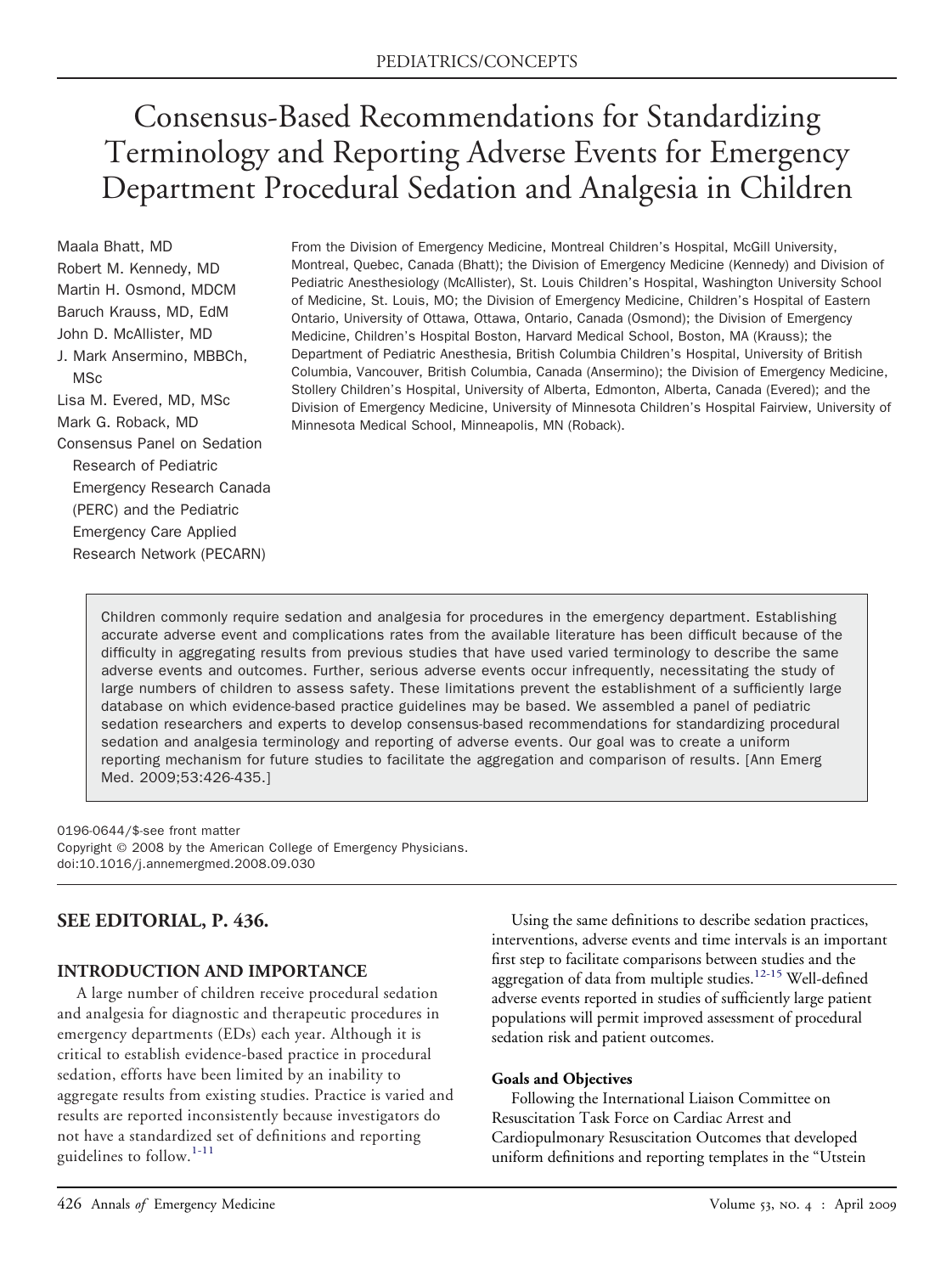style" to standardize research reporting of cardiac arrest,<sup>[16](#page-8-0)</sup> we created standardized definitions for sedation-related terms, adverse events, and time intervals. We also propose consensusbased recommendations for uniform adverse event reporting based on review of the existing pediatric sedation literature.

It is our intention that the definitions and reporting framework presented here be adopted by sedation researchers and used in future procedural sedation investigations.

# **MATERIALS AND METHODS**

In July 2007, we assembled a panel of experts in procedural sedation and analgesia from 2 national collaborative pediatric emergency medicine research networks to establish consensus on uniform terms, definitions, and reporting for pediatric ED procedural sedation and analgesia. The panel chairs (M.B. and M.G.R.) approached the leadership of Pediatric Emergency Research Canada (PERC) and the Pediatric Emergency Care Applied Research Network (PECARN) for recommendations within their membership for researchers who had a particular expertise in emergency medicine, procedural sedation and analgesia, or patient safety. The panel chairs selected a representative group, composed of 6 pediatric emergency physicians and 2 pediatric anesthesiologists. PERC and PECARN were equally represented. These 2 national collaborative research networks represent institutions that care for approximately 1.3 million children annually in 34 EDs.

A reference list was generated from a MEDLINE search (1950 to week 1 July 2007), using the search strategy (sedation OR anesthesia OR analgesia) AND (emergency department OR pediatrics) AND (adverse event OR adverse outcome). We identified all articles from emergency medicine or anesthesia that contained information on sedation-related adverse outcomes, searched the bibliographies of all identified articles, and queried the expert panel for additional relevant articles. A draft list of sedation terms, adverse events, and definitions of these items found in the reference list articles was compiled and circulated to panel members. Consensus was reached on which events should be routinely reported in future pediatric ED sedation studies.

We used electronic communication, teleconferencing, and one face-to-face meeting to review the literature, discuss terminology, and reach consensus on definitions and recommendations for uniform reporting of adverse events. All members participated in discussions on each topic, and consensus was reached through debate and dialogue that was not time limited. Some terms and concepts, including laryngospasm, depth of sedation, and determining the optimal format for the definitions of adverse events, were more difficult to ratify. Disagreement between panel members was resolved through repeated discussion (teleconference and face-to-face meeting) until unanimous group consensus was reached. During a meeting at Mont Tremblant, Quebec, on January 28, 2008, the panel rediscussed all terms and ratified their definitions. When the existing literature was deemed insufficient to come to a consensus agreement on definition, recommendations for data

collection pertinent to a given term were made and direction for future study required to develop definitive definitions was provided.

Determining the optimal measure to define adverse events was the greatest challenge of this project, resulting in one of the most difficult decision points for the panel. The pros and cons of including a discrete threshold and duration of an event (eg, an oximeter reading of less than 90% for 30 seconds or longer for oxygen desaturation) or interventions performed in response to the event in the definitions were discussed at length. Although using the traditional structure of a prespecified threshold and duration to describe adverse events is the most obvious and, ostensibly, objective approach, the panel believed that this method may yield inaccurate and unreliable results. Using a single numeric value to identify patients who have experienced an adverse event has several important limitations: a single threshold may *miss* clinically significant events (eg, a child with a precipitous oxygen desaturation requiring airway maneuvers, who does not meet the absolute number threshold required to be considered an adverse event), is prone to mechanical artifact, leading to detection of clinically insignificant events (eg, oximeter reads 88% but resolves spontaneously before the clinician intervenes), and is not uniformly applicable (eg, may not be meaningful at higher altitudes). Further, and perhaps most significantly, the duration of an event is particularly difficult to assess in a clinical setting where precise measurement of time intervals is inaccurate and somewhat arbitrary when left to the clinician's best estimation.

Intervention-based definitions were chosen because the panel believes this framework will yield the greatest possibility of uniform data collection for clinically important events. Definitions using this approach require specific clinical criteria to be present *and* for one or more interventions to be performed with the intention of treating or managing the event. The presence or absence of an intervention performed in response to a clinical event is a reproducible measure and reflects the clinician's interpretation of the significance of the event in the clinical context. The panel does recognize that interventions *performed* reflect the provider's clinical judgment and experience and may not necessarily be absolutely *required*. However, by including the number and type of interventions performed, as well as the documentation of objective characteristics (eg, lowest reliable oxygen saturation observed), researchers will be able to determine the severity and significance of each event.

The panel considered several hypothetical scenarios of adverse events, and all would have had 1 or more intervention(s) performed. An intervention could have been as simple as airway repositioning. We contend that researchers are not concerned with events that are extremely short lived (seconds) or resolve spontaneously (error in equipment reading or are an expected physiologic effect) and thus are of questionable clinical significance. Documenting interventions performed yields reproducible measures that will lead to more standardized and accurate data collection. Although this approach is not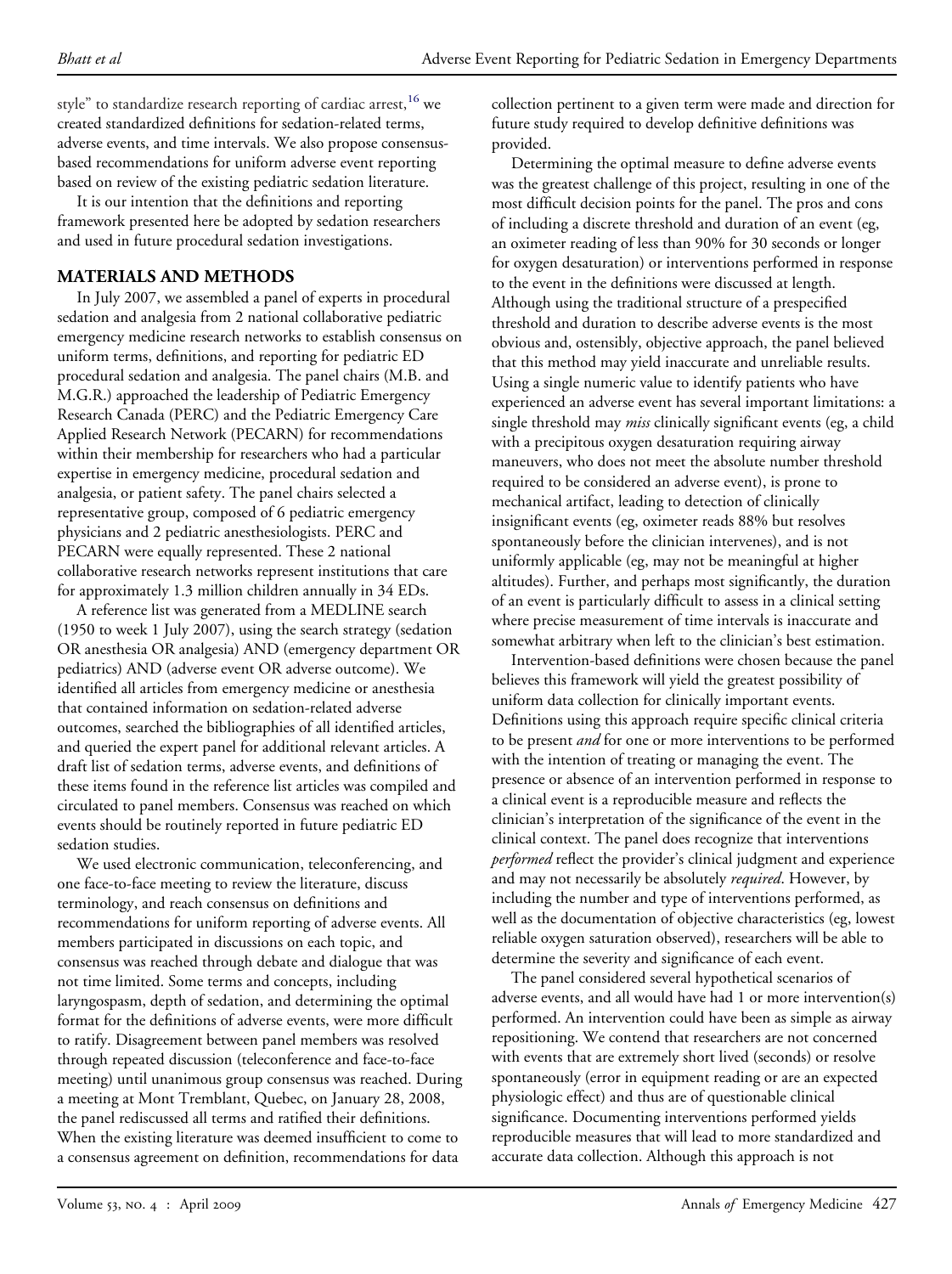instinctive, it is our belief that it will allow sedation researchers to collect a robust data set of clinically important adverse events with a range of severity defined by the number and type of interventions performed while minimizing the recording of events whose significance is difficult to interpret.

Our intent was to create a comprehensive core data set of adverse events to be reported. Researchers may choose to study a subset of terms applicable to their chosen study hypothesis. Similarly, for their specific research needs they may add to this data set as they desire.

The content of this article has been endorsed by the research networks of PERC and PECARN.

# **SEDATION TERMINOLOGY**

# **Procedural Sedation and Analgesia**

*Definition.* Procedural sedation and analgesia, commonly referred to as "sedation," is the use of anxiolytic, sedative, analgesic, or dissociative drugs to attenuate pain, anxiety, and motion to facilitate the performance of a necessary diagnostic or therapeutic procedure, provide an appropriate degree of amnesia or decreased awareness, and ensure patient safety.<sup>[17,18](#page-8-0)</sup>

*Commentary.* "Conscious sedation" is a misleading and outdated term that should no longer be used in research or clinical practice.<sup>[19](#page-8-0)</sup> The use of analgesic drugs alone is not considered sedation.

#### **Presedation Assessment**

*Definition.* A focused history and physical examination to determine factors that may influence the selection of the sedation technique and affect the safety of the sedation.<sup>[20](#page-8-0)</sup> This evaluation includes ascertainment of current or past patient health issues, the indications for sedation, previous patient experience with sedation or anesthesia, and the presence of airway or other conditions that may affect the efficacy of the sedation or the incidence of side effects, adverse events, or complications.

*Rationale.* Patients exhibit variable responses to sedative and analgesic drugs. The presedation assessment guides the selection of the sedation technique. Drug dose requirements, depth of sedation, and frequency of adverse events may be influenced by a variety of patient factors such as age, coexisting illness or injury, pharmacogenetic factors, and psychological or anatomic variability. Documentation of relevant factors gleaned during the presedation assessment and correlation with adverse events may lead to improved recognition of specific risk factors for sedation-related adverse events. Future procedural sedation and analgesia research will progress by identifying risk factors for adverse events and by evaluating strategies to minimize sedation-related adverse events. We recommend that future research include a statement that this assessment was performed and that relevant patient or situational risk factors and potentially confounding variables were assessed in the context of the specific research question.

#### **Presedation State**

*Definition.* The patient's behavioral state immediately before sedation. A child's behavior can be characterized as calm (eg, not crying), agitated but responds to comforting (eg, briefly stops crying), or agitated and does not respond to comforting (eg, continuous crying).

*Rationale.* A child's behavioral state before sedation may affect the dose of sedative required, unpleasant recall of the procedure, or unpleasant recovery reactions.<sup>5,21,22</sup> Presedation agitation has been described by several authors, but no definitions or validated measures exist. Two studies have collected data on this entity: one using a visual analog scale<sup>22</sup> to rate the degree of agitation and the other using an ordinal scale[.23](#page-8-0) Because of limitations in using a single visual analog scale measurement to compare groups of individuals, $^{24}$  and in the absence of a validated measure, we suggest using a simple ordinal scale to describe the patient's behavior. We recommend that investigators describe in the methods section how a child's behavioral state was assessed and any interventions that were performed to affect this state.

## **Depth of Sedation**

*Definition.* Depth of sedation has been qualitatively defined and described as a continuum, progressing from mild through moderate to deep sedation and potentially to general anesthesia[.25-](#page-8-0) [29](#page-8-0) Identifying depth of sedation is important because it is believed that the risk of adverse events increases as patients become more deeply sedated. The correlation between depth of sedation and risk of adverse events is altered with ketamine because of its unique dissociative properties.<sup>20,30-32</sup>

*Rationale.* Depth of sedation should be part of the patient assessment and reported in research to help understand the efficacy and safety of the sedation technique. Scales commonly used to assess depth of sedation were developed to determine a patient's state of recovery or have not been validated in the ED setting.<sup>33-36</sup> Because of these limitations, we are unable to endorse a specific tool or definition for this term. Further research is needed to objectively define the stages on the continuum and to create or validate a tool for use in the ED setting. It is important for investigators to state in the methods section how depth of sedation is quantified.

## **Efficacy of Sedation**

**Definition.** The creation of conditions necessary to safely facilitate the completion of a procedure through attenuation of pain, anxiety and movement with amnesia or decreased awareness.<sup>11,17,18</sup> All of the following criteria must be present for a sedation to be considered efficacious:<sup>3</sup>

- a) The patient does not have unpleasant recall of the procedure.
- b) The patient did not experience sedation-related adverse events resulting in
	- abandonment of the procedure *or*
	- a permanent complication (Section VIII) *or*
	- an unplanned admission to the hospital or prolonged ED observation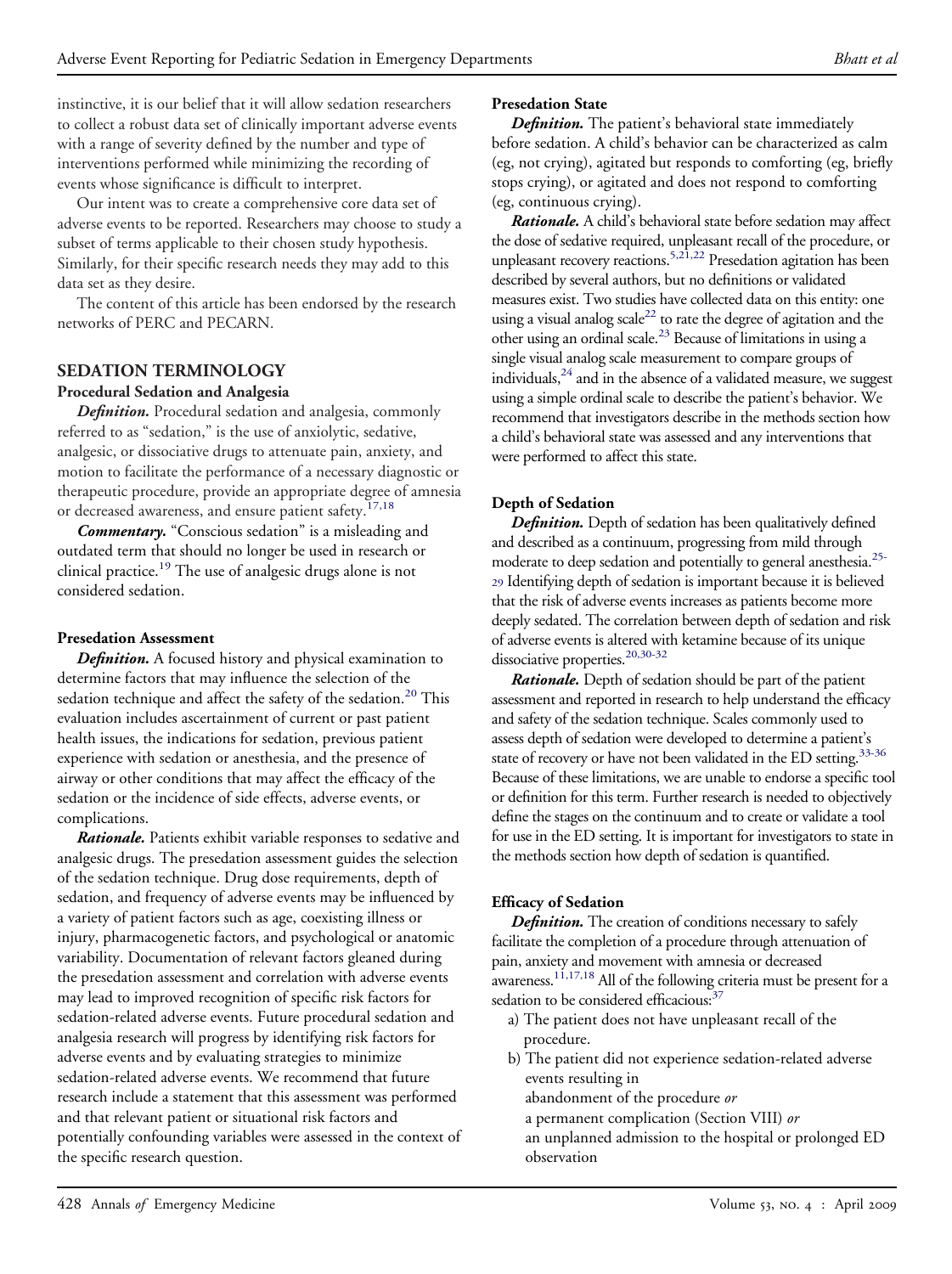c) The patient did not actively resist or require physical restraint for completion of the procedure. The need for minimal redirection of movements should not be considered as active resistance or physical restraint.

*Commentary.* Presence of any of the above criteria is considered a sedation failure.

*Rationale.* Previous researchers have described sedation failure as the inability to complete a procedure because of patient anxiety, pain, or distress.<sup>[9](#page-8-0)</sup> We have expanded this definition to include the patient's perception of efficacy (lack of unpleasant recall of the procedure) and have added a measure of safety in delivering the sedation. We are unable to endorse a specific measure of patient distress because there are no validated tools that are easily applicable in this setting. Further research is needed to objectively define and quantify this term in the ED setting. It is important for investigators to state in the methods section how efficacy of sedation is quantified.

#### **Readiness for Discharge**

*Definition.* The time at which a patient emerges from the effects of sedation to a level of consciousness that reflects satisfactory physiologic recovery (ability to achieve a satisfactory state of wakefulness and maintain a patent airway without respiratory depression and return to baseline motor function and vital signs) *and* demonstrates adequate pain control.

*Rationale.* Readiness for discharge is an important outcome measure in sedation research because it defines clinical recovery from the pharmacologic effects of sedation. Reporting time to physiologic recovery will allow researchers to identify trends and quantify recovery times for sedation agents. We recommend that investigators document the time to physiologic recovery in addition to the time of actual ED discharge because many factors unrelated to a patient's recovery from sedation such as the availability of diagnostic imaging, consultants, ED staff, and ED patient census influence the time a patient is actually discharged from the ED. Many consensus-based criteria exist to confirm a patient's readiness for discharge; however, none have been objectively studied or validated. Further research is needed to objectively define and quantify this term in the ED setting. We recommend that investigators document in the methods section criteria used to define readiness for discharge.

## **SEDATION INTERVALS**

The time of sedation may be broken into 4 distinct intervals or phases: presedation, sedation, ED recovery, and postdischarge. Definitions, as well as subphases, are listed and defined in the Figure. It has been postulated that patients' risk for certain adverse events varies with their phase of sedation. Further study of adverse events and severity by sedation interval is warranted. We recommend that investigators record the times a patient begins and ends all phases and subphases.

# **ADVERSE EVENT TERMINOLOGY**

Accurate reporting of adverse events, the circumstances surrounding these events, and the interventions that result from their occurrence are of vital importance in the identification of the risk factors for and causes of adverse events associated with procedural sedation. The panel has recommended reporting all sedation events that result in an intervention or a change in disposition from the ED. All clinically relevant events, from minor (eg, mild desaturation requiring a jaw thrust) to more serious (eg, clinically apparent pulmonary aspiration), will be captured with this method. Only transient or minor physiologic effects that have no clinical consequence (eg, minor changes in the pulse rate, respiratory rate, and blood pressure caused by many sedation drugs) will not be detected with this framework. These events do not require a change in the sedation plan and were deemed not to contribute to the understanding of the risk factors for and causes of adverse events associated with procedural sedation.

The adverse events listed below fall into several categories: respiratory (oxygenation or ventilation-associated and clinically apparent pulmonary aspiration), vomiting, cardiovascular (bradycardia and hypotension), excitatory movements (myoclonus, muscle rigidity, and generalized seizure), adverse behavioral reactions (paradoxic response to sedation and unpleasant recovery reaction), and permanent complications (neurologic injury and death).

Patients may experience more than one category of adverse events, as well as more than one type of adverse event within a given category. All events should be reported separately, even when occurring in the same category (eg, apnea associated with oxygen desaturation should be reported as 2 separate events). We provide definitions for adverse events (below), sedation intervals [\(Figure\)](#page-4-0), and a template for adverse event data collection for sedation research (Appendix E1, available online at [http://www.annemergmed.com\)](http://www.annemergmed.com).

## **OXYGENATION**

## **1.1 Oxygen Desaturation**

*Definition.* Oxygen desaturation *and* one or more interventions are performed with the intention of improving the oxygen saturation.<sup>[3,38-40](#page-8-0)</sup> The interventions include the following:

- a) Vigorous tactile stimulation
- b) Airway repositioning— chin lift, jaw thrust, neck extension, midline repositioning
- c) Suctioning
- d) Supplemental or increased oxygen delivery
- e) Oral or nasal airway placement
- f) Application of positive pressure or ventilation with bag mask
- g) Tracheal intubation

**Rationale.** Definitions for oxygen desaturation use a combination of threshold and duration of desaturation to describe the event (eg, oxygen saturation  $<$  90% for  $\geq$  30 seconds).<sup>[41-43](#page-9-0)</sup> We chose an intervention-driven definition because a prespecified threshold may miss some cases of important desaturation. For example, a child who has been preoxygenated to 100% may experience a precipitous decrease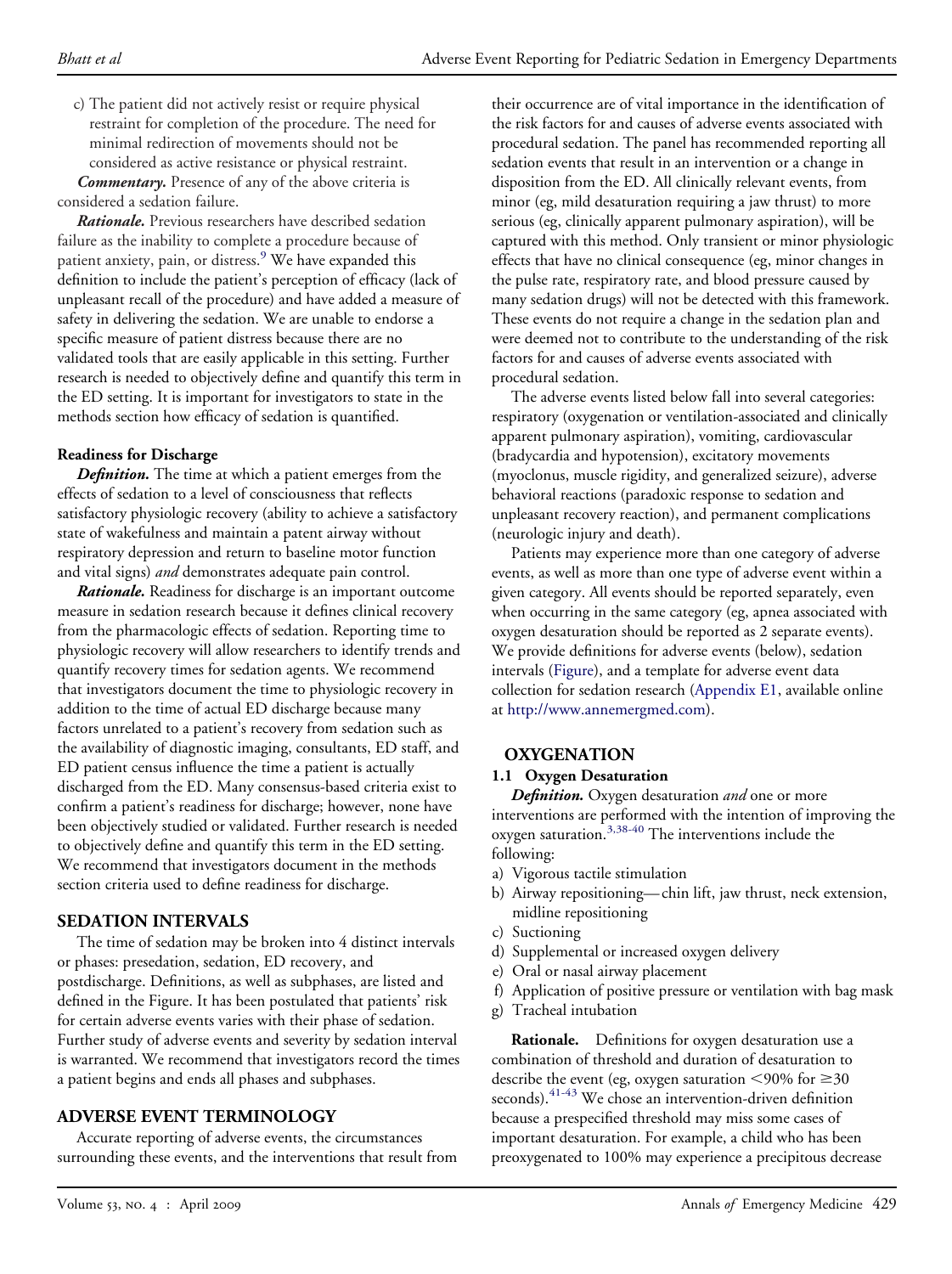<span id="page-4-0"></span>

**Figure.** Sedation time intervals.

in saturation to 90% that is managed by the administration of supplemental oxygen and maneuvers to reposition the airway. This event is clinically relevant yet would be missed if a threshold alone were used to define oxygen desaturation. Further, duration of desaturation is difficult to accurately assess. All clinically significant cases will be captured in the proposed intervention-driven definition. Researchers will be able to distinguish the severity of desaturation with the documentation of lowest oxygen saturation, use of preoxygenation, and the number and type of interventions performed.

# **VENTILATION**

## **2.1 Apnea: Central**

*Definition.* Cessation or pause of ventilatory effort *and* one or more interventions are performed with the intention of stimulating or assisting ventilation. The interventions include the following:

- a) Vigorous tactile stimulation
- b) Application of bag mask *with* assisted ventilation
- c) Tracheal intubation
- d) Administration of reversal agents (opioid or benzodiazepine antagonists)

**Rationale.** Definitions for apnea describe the event as a loss of respiratory effort for a specified duration (eg, no respiratory effort for 30 seconds).<sup>[2,44-48](#page-7-0)</sup> We chose an intervention-driven definition because accurate measurement of apnea duration is difficult. Researchers will be able to verify whether patients met the definition of central apnea by documenting the criteria used for recognition of the event and will be able to assess severity by the number and type of interventions performed.

#### **2.2 Apnea: Obstructive** *2.2.1 Partial Upper Airway Obstruction*

**Definition.** Incomplete obstruction to air exchange manifested by the presence of one or more of the following:

- a) Stridor
- b) Snoring
- c) Chest wall and suprasternal retractions AND rapid resolution with one or more of the following interventions to treat the partial airway obstruction:<sup>[9,49,50](#page-8-0)</sup>
- a) Airway repositioning
- b) Suctioning
- c) Oral or nasal airway placement
- d) Application of positive pressure with bag mask but *without* assisted ventilation

**Rationale.** Most existing studies include partial airway obstruction in a general category of respiratory adverse events.[5,7,41](#page-8-0) We believe it is important to distinguish partial from complete airway obstruction because the interventions, treatments, and outcomes may be quite different. We chose a definition according to specific criteria and the requirement for either an airway maneuver or the application of positive pressure with a bag mask apparatus continuous positive airway pressure in an attempt to alleviate the obstruction.<sup>9,49</sup> Airway obstruction that does *not* rapidly and easily respond to these simple interventions does not meet the requirements for partial airway obstruction and must be reclassified.

## *2.2.2 Complete Upper Airway Obstruction*

**Definition.** Ventilatory effort with no air exchange\* *and* one or more of the following interventions are performed with the intention of relieving complete airway obstruction: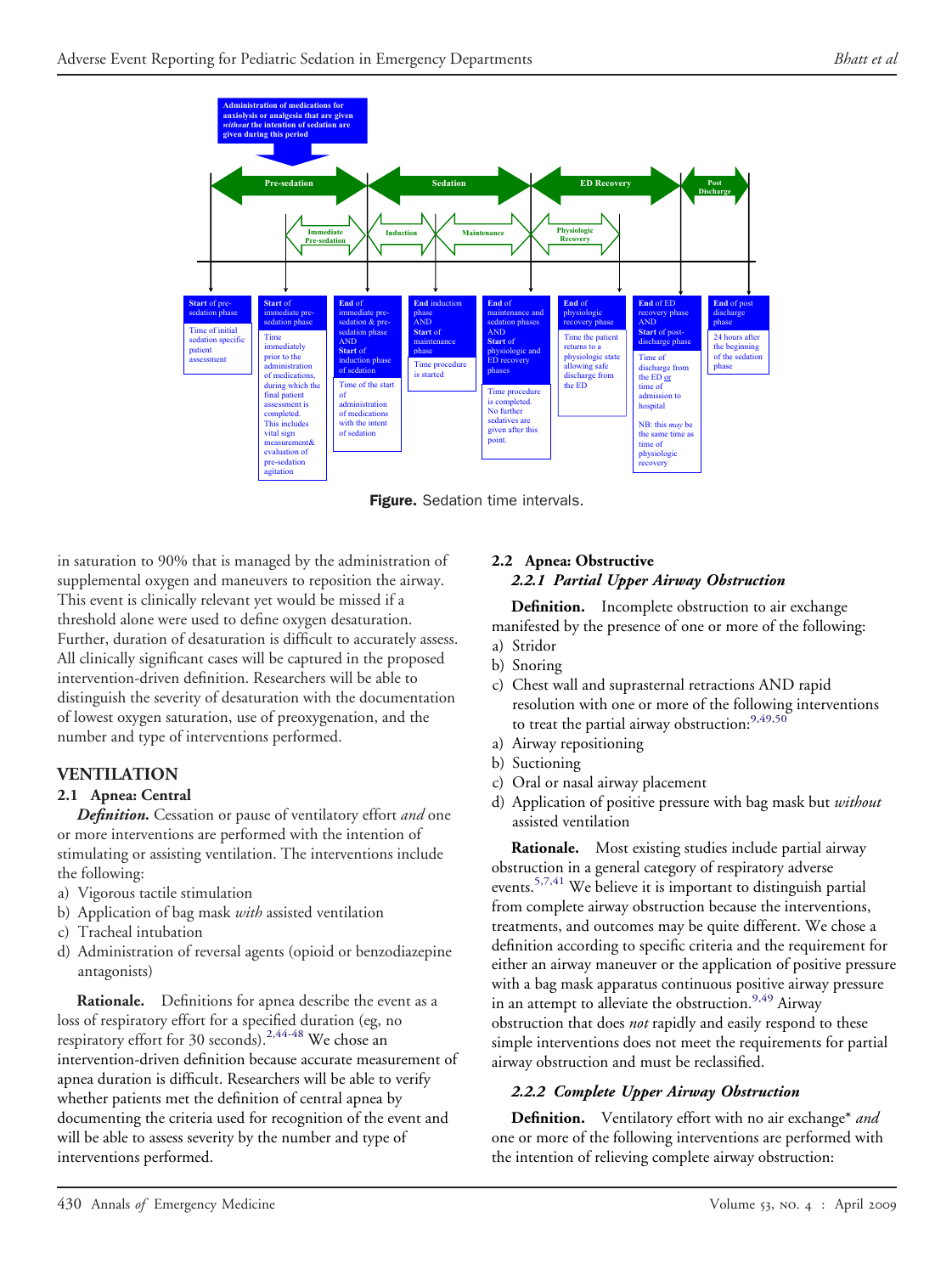- a) Airway repositioning
- b) Suctioning
- c) Oral or nasal airway placement
- d) Application of positive pressure with bag mask  $+/-$  assisted ventilation
- e) Tracheal intubation
- f) Administration of additional sedation agents

g) Administration of neuromuscular blockade agents \*No air exchange is manifested by the absence of upper airway (eg, stridor or snoring) and breath sounds on auscultation and the loss of  $CO_2$ waveform, when capnography is used.

# **2.3 Laryngospasm**

*Definition.* Partial or complete upper airway obstruction, *with* oxygen desaturation caused by involuntary and sustained closure of the vocal cords *and* is *not* relieved by routine airway repositioning maneuvers, suctioning, or insertion of a nasal or oral airway.<sup>[51,52](#page-9-0)</sup>

**Note.** A characteristic stridulous noise can be heard with partial laryngospasm but will be absent in complete laryngospasm

**Rationale.** Although laryngospasm is a subset of airway obstruction, it warrants separate data collection because of its association with commonly used sedation drugs and high likelihood for treatment with aggressive airway interventions. Laryngospasm is the sudden pathologic adduction of the vocal cords with partial or complete closure of the glottic opening and may be intermittent or sustained, brief or prolonged.<sup>[51-53](#page-9-0)</sup> Emergency physicians do not routinely visualize the airway when administering procedural sedation; therefore, laryngospasm in the ED setting is a clinical diagnosis. Laryngospasm has been reported in association with ED sedation, and these cases likely represent a spectrum of severity because several cases improved without intervention.[1,5,8,10,31,40,54,55](#page-7-0) Differentiating partial airway obstruction caused by decreased muscle tone or soft tissue obstruction from incomplete laryngospasm is difficult. However, partial airway obstruction relieved by simple airway repositioning or placement of an oral or nasal airway should not be considered laryngospasm.<sup>[52](#page-9-0)</sup>

Only sustained partial or complete closure of the cords associated with oxygen desaturation, not responsive to airway maneuvers, representing an acute life-threatening airway obstruction should be considered true laryngospasm.[51-53](#page-9-0) The severity of the event will be further described by documenting interventions performed (eg, bag-valve-mask ventilation, administration of a muscle relaxant) in response to the laryngospasm.

# **CLINICALLY APPARENT PULMONARY ASPIRATION**

**Definition.** Suspicion\* *or* confirmation† of oropharyngeal or gastric contents in the trachea during the sedation or

physiologic recovery phase *and* the appearance of respiratory signs and symptoms that were not present before the sedation.<sup>[56,57](#page-9-0)</sup> The new signs and symptoms must present before the end of the ED recovery phase [\(Figure\)](#page-4-0).

(i) Physical signs Cough Crackles/rales Decreased breath sounds Tachypnea Wheeze Rhonchi Respiratory distress (ii) Oxygen requirement

Decrease in oxygen saturation from baseline, requiring supplemental oxygen

(iii) Chest radiograph findings

Focal infiltrate, consolidation or atelectasis

*\*Suspicion* of contents in the trachea is established if, during the sedation phase or before physiologic recovery in the ED recovery phase, (1) a patient vomits or retches (without visible gastric contents) *or* (2) there is evidence of gastric contents in the material suctioned from the oropharynx *or* (3) there is an onset of coughing with oxygen desaturation.

† *Confirmation* of contents in the trachea is established when there is direct visualization of oropharyngeal or gastric contents in the trachea on laryngoscopy.

The patient must develop one or more signs or symptoms in any of the following 3 categories:

**Rationale.** Definitions of clinically apparent pulmonary aspiration require *confirmation* of gastric secretions or particulate matter in the tracheobronchial tree by laryngoscopy or flexible bronchoscopy.[58,59](#page-9-0) Emergency physicians do not routinely perform laryngoscopy in association with procedural sedation; therefore, a proviso was made for those cases in which the presence of gastric contents in the tracheobronchial tree is suspected but has not been confirmed. Suspicion of aspiration is clearly defined and is an event that leads a physician to believe that a patient may be at risk for aspiration because of the timing of the regurgitation/vomiting in relation to a patient's state of arousal. Confirmation is achieved when new respiratory signs and symptoms develop before the end of the ED recovery phase. Documentation of the factors contributing to the diagnosis of aspiration, clinical manifestations, and treatments will allow researchers to gain a better understanding of this rare entity in ED procedural sedation.

# **RETCHING/VOMITING**

**Definition.** The motor reflex response characteristic of retching with or without the expulsion of gastric contents through the mouth or nose that occurs during sedation, ED recovery or postdischarge phases of sedation [\(Figure\)](#page-4-0).

If the timing and extent of vomiting present a suspicion or confirmation of clinically apparent pulmonary aspiration, this adverse event must also be documented (Section III).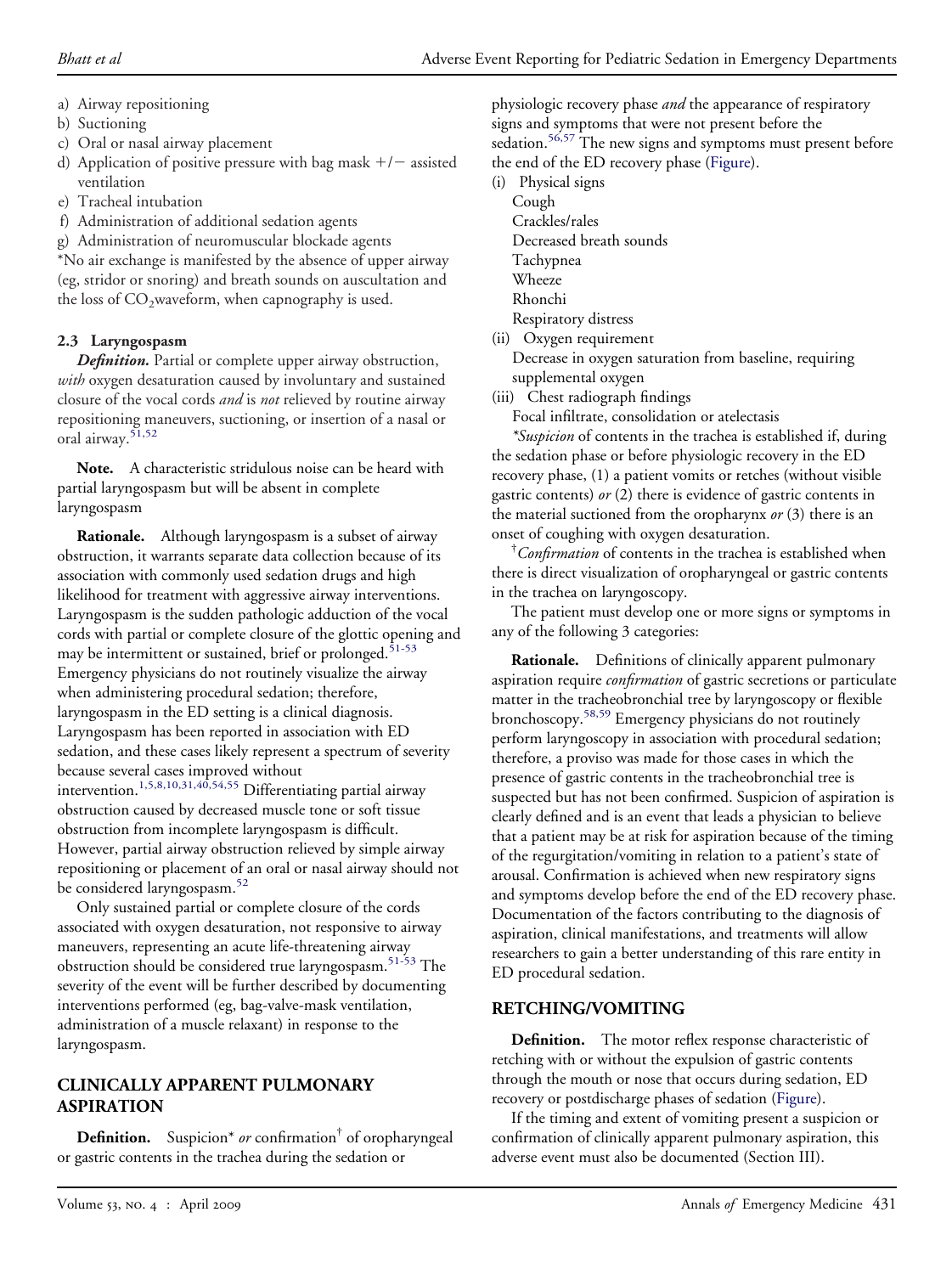**Rationale.** Retching and vomiting are unpleasant for children and their families, may increase the risk of aspiration, may increase the length of the ED stay, and are more commonly associated with certain sedative drugs. For these reasons, retching or vomiting during the sedation, ED recovery, or postdischarge phase is important and should be reported. Documenting the administration of an antiemetic as prophylaxis or treatment is also important.

## **CARDIOVASCULAR EVENTS**

#### **5.1 Bradycardia**

*Definition.* Pulse rate decreasing 2 standard deviations below normal for age as described by the American Heart Association (AHA) in the Pediatric Advanced Life Support (PALS) Provider Manual<sup>[60](#page-9-0)</sup> during the sedation or physiologic recovery phase [\(Figure\)](#page-4-0) *and* one or more interventions are performed with the intention of improving pulse rate and cardiac output. The interventions include the following:

- a) Suctioning
- b) Vigorous tactile stimulation
- c) Airway repositioning
- d) Supplemental oxygen
- e) Application of bag mask *with* assisted ventilation
- f) Tracheal intubation
- g) Chest compressions
- h) Administration of medications

Bradycardia may be an expected adverse effect of some drugs and is a normal finding in certain populations (eg, athletes, those with eating disorders, those taking certain medications). Bradycardia is considered an adverse event only if an intervention is performed in an attempt to improve the pulse rate and cardiac output.

**Rationale.** The AHA offers the most accepted definition for bradycardia in pediatrics and is taught during PALS. Although some studies use a percentage change in pulse rate from baseline, this is a difficult calculation to make and may lead to inaccurate reporting. An intervention-driven definition based on AHA criteria will capture all significant events of bradycardia and exclude those with a normal resting pulse rate that decreases below the AHA thresholds but is not clinically significant.

## **5.2 Hypotension**

*Definition.* Systolic blood pressure less than the fifth percentile for age, as defined by the AHA in  $PALS<sup>61</sup>$  $PALS<sup>61</sup>$  $PALS<sup>61</sup>$  during the sedation or ED recovery phase [\(Figure\)](#page-4-0) *and o*ne or more intervention is performed with the intention of improving the blood pressure. These interventions include administration of: a) IV Fluid

- b) Medications
- c) Chest compressions

Hypotension may be an expected adverse effect of some drugs used for sedation. Hypotension is considered an adverse event only if an intervention is performed to improve the blood pressure.

**Rationale.** The AHA offers the most accepted definition for hypotension in pediatrics and is taught during PALS. Although some studies use a percentage change in blood pressure, this is a difficult calculation to make and may lead to inaccurate reporting. An intervention-driven definition based on AHA criteria will capture all clinically significant episodes of hypotension.

# **EXCITATORY MOVEMENTS**

#### **6.1 Myoclonus**

*Definition.* Involuntary, brief contraction of some muscle fibers, of a whole muscle, or of different muscles of one group, leading to movements of the corresponding body parts, usually not longer than 1/10 of a second (100 milliseconds)<sup>[62](#page-9-0)</sup> and interferes with the procedure, requiring an intervention or administration of medications. Hiccupping is a form of myoclonus.

## **6.2 Muscle Rigidity**

*Definition.* Involuntary muscle stiffening in extension that can be associated with shaking *and* interferes with the procedure, requiring an intervention or administration of medications.

## **6.3 Generalized Motor Seizure**

*Definition.* Temporary abnormal neural electrophysiologic phenomenon that manifests as involuntary contractions or series of contractions of the voluntary muscles. The contractions can be sustained (tonic) or repeated (tonic-clonic).<sup>[63](#page-9-0)</sup>

**Commentary.** An extreme form of muscle rigidity with shaking can resemble seizure activity; therefore, confirming a true seizure would require the use of electroencephalography.

**Rationale.** Although it is thought that the likelihood of a true seizure is low during procedural sedation and analgesia because of anticonvulsant properties of many sedation drugs, some excitatory movements can resemble tonic-clonic seizures. Rigidity with shaking cannot be distinguished from true seizure activity without concurrent electroencephalography monitoring, which is impractical during sedation in the ED. Further, it is known that some excitatory movements are more commonly associated with certain sedation drugs (eg, myoclonus with etomidate). These side effects are considered adverse events when they prolong or interrupt the procedure or require additional medications to treat the movements.

## **ADVERSE BEHAVIORAL REACTIONS**

## **7.1 Paradoxic Response to Sedation**

*Definition.* Unanticipated restlessness or agitation in response to the administration of sedation drugs occurring during the sedation phase *and* results in the unplanned administration of reversal agents or alternative sedation drug(s),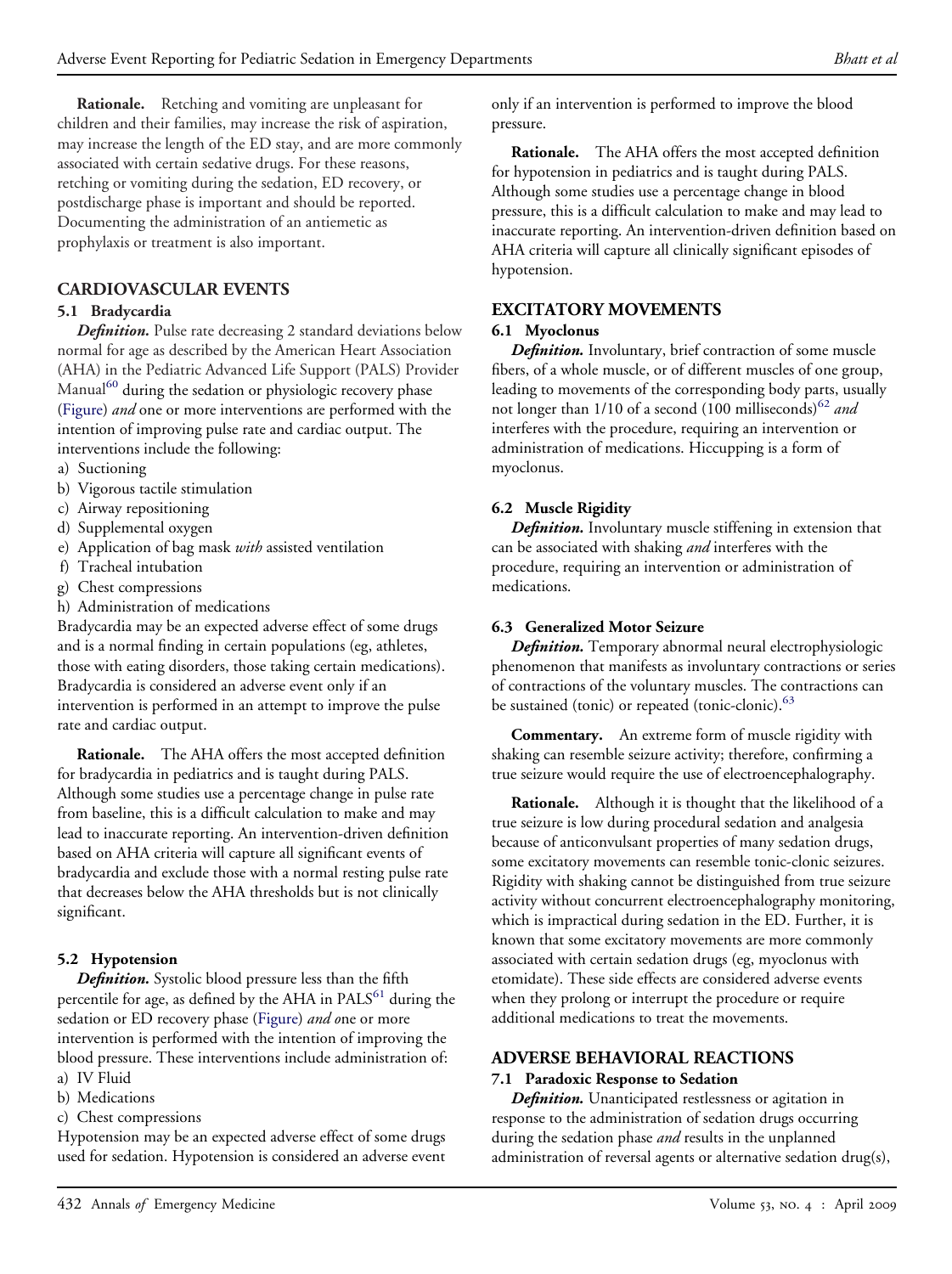<span id="page-7-0"></span>or results in a delay in the completion or discontinuation of the procedure.[64](#page-9-0)

**Rationale.** Paradoxic reactions to sedation drugs have been reported and often result in an alteration or discontinuation of the sedation plan. These events are important and should be reported in research.

#### **7.2 Unpleasant Recovery Reactions**

*Definition.* Abnormal patient affect or behaviors during the ED recovery phase<sup>[11,22,54,55,65](#page-8-0)</sup> [\(Figure\)](#page-4-0) that requires additional treatment and a change or delay in patient discharge from the ED. The behaviors include one or more of the following<sup>54,66</sup>:

- a) Crying—Inconsolable
- b) Agitation—Restless, continuous activity
- c) Delirium—State of severe confusion
- d) Dysphoria—Inappropriate mood of sadness
- e) Nightmares—Unpleasant dreams
- f) Hallucinations—Responds to sensory phenomena (ie, seeing, hearing, or feeling) that are not physically present.

**Rationale.** Many terms have been used to describe this event. We have chosen to restrict this definition to unpleasant reactions that result in an unexpected intervention. Documentation of a patient's recall of the event will be important to determine the clinical significance of these events.

## **PERMANENT COMPLICATIONS**

#### **8.1 Permanent Neurologic Injury**

*Definition.* A neurologic deficit that was not present before sedation and does not resolve.

**Commentary.** This definition requires follow-up to confirm that the deficit was not transient.

#### **8.2 Death**

The irreversible cessation of cerebral function, spontaneous function of the respiratory system, and spontaneous function of the circulatory system.<sup>[67](#page-9-0)</sup>

#### **OTHER**

Any effect of sedation not specifically mentioned above that results in an unexpected intervention should be described and documented.

## **DISCUSSION**

In this article, our consensus panel proposes a framework of definitions and recommendations for reporting sedation terminology, time intervals, and adverse events for procedural sedation research. It is our goal that through this standardization, future sedation studies will generate data that may be readily compared and aggregated. It is our further intention that this work facilitate study of the large populations of patients required to allow for definitive clinical care guidelines to be devised that will ensure the safety of ED procedural sedation and analgesia in children.

Although we believe that uniform reporting of adverse events will improve pediatric procedural sedation research, this approach must be interpreted in light of several important limitations. First, the proposed definitions represent a consensus opinion. Every effort was made to develop evidence-based definitions; however, this was often not possible because of the paucity of existing information. Second, our intervention-based approach to definitions is not commonly used in current sedation research. Although we believe this method will yield a more objective, uniform data set, the deviation from the traditionally used "threshold and duration" approach may initially be met with resistance from sedation researchers. It is our desire that Appendix E1 (available online at [http://www.annemergmed.com\)](http://www.annemergmed.com) will provide researchers with a reporting template that will ease the transition to interventionbased definitions in sedation research. Third, the definitions and data collection template have not been piloted. According to the Utstein experience, with incorporation into general use, we expect that some adaptations to the reporting framework will be needed in the future. The panel is committed to following this forward and making modifications as needed. Finally, as reflected by the experience of the panel, the focus of our recommendations was on children undergoing procedural sedation and analgesia in the ED; however, the same principles could be applied to patients of all ages and to other sedation settings outside of the operating room.

#### *Supervising editor:* Steven M. Green, MD

*Funding and support:* By Annals policy, all authors are required to disclose any and all commercial, financial, and other relationships in any way related to the subject of this article, that might create any potential conflict of interest. See the Manuscript Submission Agreement in this issue for examples of specific conflicts covered by this statement. This work was supported by a Canadian Institutes of Health Research Team Grant in Pediatric Emergency Medicine.

*Publication dates:* Received for publication June 10, 2008. Revision received September 11, 2008. Accepted for publication September 26, 2008. Available online November 20, 2008.

*Address for correspondence:* Maala Bhatt, MD, Division of Emergency Medicine, Montreal Children's Hospital, 2300 Tupper Street, Rm T-122, Montreal, QC, H3H 1P3 Canada; 514-412-4400 ext 22740, fax 514-412-4397; E-mail [maala.bhatt@muhc.mcgill.ca.](mailto:maala.bhatt@muhc.mcgill.ca)

#### REFERENCES

- 1. Lightdale JR, Goldmann DA, Feldman HA, et al. Microstream capnography improves patient monitoring during moderate sedation: a randomized controlled trial. *Pediatrics*. 2006;117: e1170-1178.
- 2. Barbi E, Gerarduzzi T, Marchetti F, et al. Deep sedation with propofol by nonanesthesiologists: a prospective pediatric experience. *Arch Pediatr Adolesc Med*. 2003;157:1097-1103.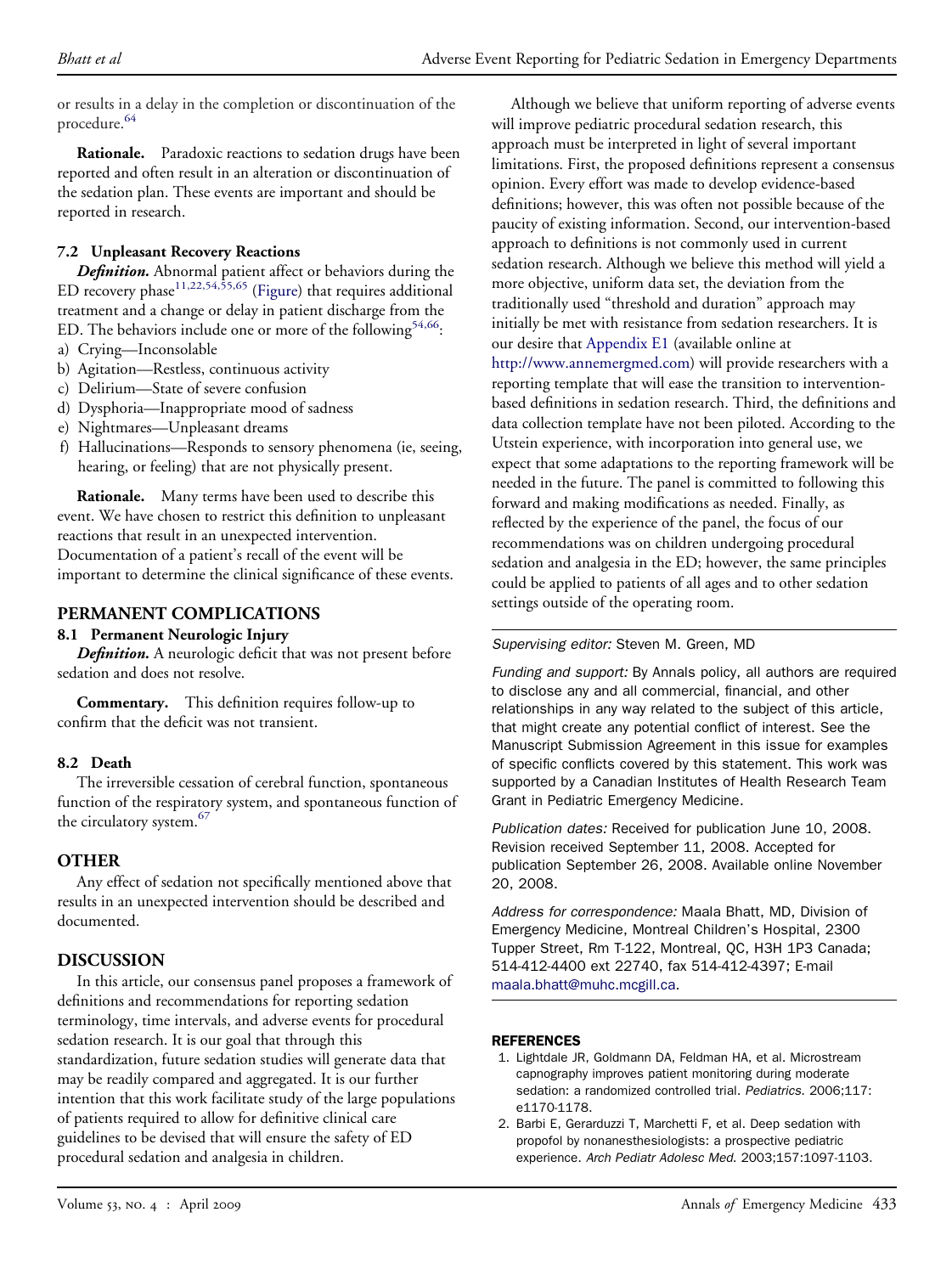- <span id="page-8-0"></span>3. Pena BM, Krauss B. Adverse events of procedural sedation and analgesia in a pediatric emergency department. *Ann Emerg Med*. 1999;34(4 pt 1):483-491.
- 4. Roback MG, Bajaj L, Wathen JE, et al. Preprocedural fasting and adverse events in procedural sedation and analgesia in a pediatric emergency department: are they related? *Ann Emerg Med*. 2004;44:454-459.
- 5. Roback MG, Wathen JE, Bajaj L, et al. Adverse events associated with procedural sedation and analgesia in a pediatric emergency department: a comparison of common parenteral drugs. *Acad Emerg Med*. 2005;12:508-513.
- 6. Sacchetti A, Stander E, Ferguson N, et al. Pediatric procedural sedation in the community emergency department: results from the ProSCED registry. *Pediatr Emerg Care*. 2007;23:218-222.
- 7. Agrawal D, Manzi SF, Gupta R, et al. Preprocedural fasting state and adverse events in children undergoing procedural sedation and analgesia in a pediatric emergency department. *Ann Emerg Med*. 2003;42:636-646.
- 8. Bell A, Treston G, McNabb C, et al. Profiling adverse respiratory events and vomiting when using propofol for emergency department procedural sedation. *Emerg Med Australas*. 2007;19: 405-410.
- 9. Guenther E, Pribble CG, Junkins EP Jr, et al. Propofol sedation by emergency physicians for elective pediatric outpatient procedures. *Ann Emerg Med*. 2003;42:783-791.
- 10. Wood C, Hurley C, Wettlaufer J, et al. Retrospective comparison of emergency department length of stay for procedural sedation and analgesia by nurse practitioners and physicians. *Pediatr Emerg Care*. 2007;23:709-712.
- 11. Pitetti RD, Singh S, Pierce MC. Safe and efficacious use of procedural sedation and analgesia by nonanesthesiologists in a pediatric emergency department. *Arch Pediatr Adolesc Med*. 2003;157:1090-1096.
- 12. Cummings RO, Chamberlain DA, Abramson NS, et al. Recommended guidelines for uniform reporting of data from outof-hospital cardiac arrest: the Utstein Style. A statement for health professionals from a task force of the American Heart Association, the European Resuscitation Council, the Heart and Stroke Foundation of Canada and the Australian Resuscitation Council. *Circulation*. 1991;84:960-975.
- 13. Idris AH, Berg RA, Bierens BJ, et al. Recommended guidelines for uniform reporting of data from drowning: the "Utstein Style." *Circulation*. 2003;108:2565-2574.
- 14. Dick WF, Baskett PJ, Grande C, et al. Recommendations for uniform reporting of data following major trauma—the Utstein style. An international Trauma Anaesthesia and Critical Care Society (ITACCS) initiative. *Br J Anaesth*. 2000;84:818-819.
- 15. Hollander JE, Blomkalns AL, Brogan GX, et al. Standardized reporting guidelines for studies evaluating risk stratification of ED patients with potential acute coronary syndromes. *Acad Emerg Med*. 2004;11:1331-1340.
- 16. Jacobs I, Nadkarni V, Bahr J, et al. Cardiac arrest and cardiopulmonary resuscitation outcome reports: update and simplification of the Utstein templates for resuscitation registries: a statement for healthcare professionals from a task force of the international liaison committee on resuscitation. *Circulation*. 2004;110:3385-3397.
- 17. Krauss B, Green SM. Procedural sedation and analgesia in children. *Lancet*. 2006;367:766-780.
- 18. Krauss B, Green SM. Sedation and analgesia for procedures in children. *N Engl J Med*. 2000;342:938-945.
- 19. Green SM, Krauss B. Procedural sedation terminology: moving beyond "conscious sedation." *Ann Emerg Med*. 2002;39:433- 435.
- 20. Green SM, Roback MG, Miner J, et al. Fasting and emergency department procedural sedation and analgesia: a consensusbased clinical practice advisory. *Ann Emerg Med*. 2007;49:454- 461.
- 21. Kennedy RM, McAllister JD. Midazolam with ketamine: who benefits? *Ann Emerg Med*. 2000;35:297-299.
- 22. Sherwin TS, Green SM, Khan A, et al. Does adjunctive midazolam reduce recovery agitation after ketamine sedation for pediatric procedures? a randomized, double-blind, placebo-controlled trial. *Ann Emerg Med*. 2000;35:229-238.
- 23. McGlone R, Fleet T, Durham S, et al. A comparison of intramuscular ketamine with high dose intramuscular midazolam with and without intranasal flumazenil in children before suturing. *Emerg Med J*. 2001;18:34-38.
- 24. Streiner DL, Norman GR. *Continuous Judgements. Health Measurement Scales*. 3rd ed. Oxford, UK: Oxford University Press; 2003:33-34.
- 25. Burton JH, Miner J. *Emergency Sedation and Pain Management*. New York, NY: Cambridge University Press; 2008.
- 26. Cote CJ, Wilson S. Guidelines for monitoring and management of pediatric patients during and after sedation for diagnostic and therapeutic procedures: an update. *Pediatrics*. 2006;118:2587- 2602.
- 27. Gross JB, Farmington CT, Bailey PL, et al. American Society of Anesthesiology Task Force on Sedation and Analgesia by Non-Anesthesiologists. Practice Guidelines for sedation and analgesia by non-anesthesiologists. *Anesthesiology.* 2002;96:1004-1017.
- 28. Committee on Drugs. Section on Anesthesiology. Guidelines for the elective use of conscious sedation, deep sedation, and general anesthesia in pediatric patients. *Pediatrics.* 1985;76: 317-321.
- 29. Goodwin SA, Caro DA, Wolf SJ, et al. Clinical policy: procedural sedation and analgesia in the emergency department. *Ann Emerg Med*. 2005;45:177-196.
- 30. Green SM, Krauss B. Clinical practice guideline for emergency department ketamine dissociative sedation in children. *Ann Emerg Med*. 2004;44:460-471.
- 31. Green SM, Rothrock SG, Lynch EL, et al. Intramuscular ketamine for pediatric sedation in the emergency department: safety profile in 1,022 cases. *Ann Emerg Med*. 1998;31:688-697.
- 32. Green SM, Krauss B. Pulmonary aspiration risk during emergency department procedural sedation—an examination of the role of fasting and sedation depth. *Acad Emerg Med*. 2002;9:35-42.
- 33. Hoffman R, Nowakowski R, Troshynski TJ, et al. Risk reduction in pediatric procedural sedation by application of an American Academy of Pediatrics/American Society of Anesthesiologists process model. *Pediatrics*. 2002;109:236-243.
- 34. Ramsay M, Savege T, Simpson B, et al. Controlled sedation with alphaxalone-alphadolone. *BMJ*. 1974;2:656-659.
- 35. Aldrete JA, Kroulik D. A postanesthetic recovery score. *Anesth Analg*. 1970;49:929-934.
- 36. Ambuel B, Hamlett KW, Marx CM, et al. Assessing distress in pediatric intensive care environments: the COMFORT Scale. *J Pediatr Psychol*. 1992;17:95-109.
- 37. Miner J, Krauss B. Procedural sedation and analgesia research: state of the art. *Acad Emerg Med*. 2007;14:170-178.
- 38. Roback MG, Wathen JE, MacKenzie T, et al. A randomized, controlled trial of IV versus IM ketamine for sedation of pediatric patients receiving emergency department orthopedic procedures. *Ann Emerg Med*. 2006;48:605-612.
- 39. Heistein LC, Ramaciotti C, Scott WA, et al. Chloral hydrate sedation for pediatric echocardiography: physiologic responses, adverse events, and risk factors. *Pediatrics*. 2006;117:e434- 441.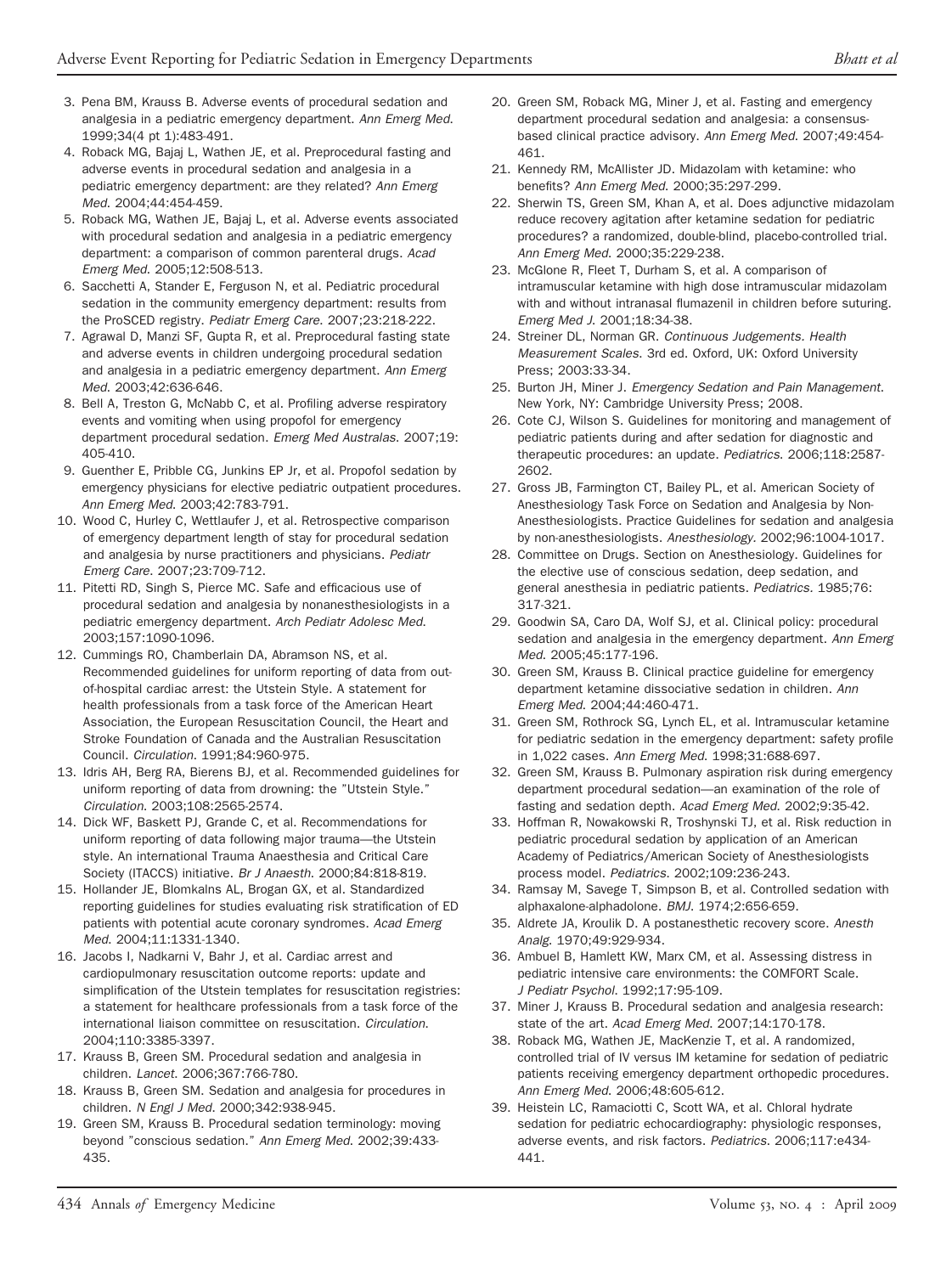- <span id="page-9-0"></span>40. Dalal PG, Murray D, Cox T, et al. Sedation and anesthesia protocols used for magnetic resonance imaging studies in infants: provider and pharmacologic considerations. *Anesth Analg*. 2006;103:863-868.
- 41. Sanborn PA, Michna E, Zurakowski D, et al. Adverse cardiovascular and respiratory events during sedation of pediatric patients for imaging examinations. *Radiology*. 2005;237:288- 294.
- 42. Antmen B, Saşmaz I, Birbiçer H, et al. Safe and effective sedation and analgesia for bone marrow aspiration procedures in children with alfentanil, remifentanil and combinations with midazolam. *Paediatr Anaesth*. 2005;15:214-219.
- 43. Berkenbosch JW, Graff GR, Stark JM, et al. Use of a remifentanilpropofol mixture for pediatric flexible fiberoptic bronchoscopy sedation. *Paediatr Anaesth*. 2004;14:941-946.
- 44. Kienstra AJ, Ward MA, Sasan F, et al. Etomidate versus pentobarbital for sedation of children for head and neck CT imaging. *Pediatr Emerg Care*. 2004;20:499-506.
- 45. Mensour M, Pineau R, Sahai V, et al. Emergency department procedural sedation and analgesia: a Canadian Community Effectiveness and Safety Study (ACCESS). *CJEM*. 2006;8:94-99.
- 46. Willman EV, Andolfatto G. A prospective evaluation of "ketofol" (ketamine/propofol combination) for procedural sedation and analgesia in the emergency department. *Ann Emerg Med*. 2007; 49:23-30.
- 47. Anderson JL, Junkins E, Pribble C, et al. Capnography and depth of sedation during propofol sedation in children. *Ann Emerg Med*. 2007;49:9-13.
- 48. Dial S, Silver P, Bock K, et al. Pediatric sedation for procedures titrated to a desired degree of immobility results in unpredictable depth of sedation. *Pediatr Emerg Care*. 2001;17:414-420.
- 49. Bassett KE, Anderson JL, Pribble CG, et al. Propofol for procedural sedation in children in the emergency department. *Ann Emerg Med*. 2003;42:773-782.
- 50. Hoffman GM, Nowakowski R, Troshynski TJ, et al. Risk reduction in pediatric procedural sedation by application of an American Academy of Pediatrics/American Society of Anesthesiologists process model. *Pediatrics*. 2002;109:236-243.
- 51. Schreiner MS, O'Hara I, Markakis DA, et al. Do children who experience laryngospasm have an increased risk of upper respiratory tract infection? *Anesthesiology*. 1996;85:475-480.
- 52. Fink BR. The etiology and treatment of laryngeal spasm. *Anesthesiology*. 1956;17:569-577.
- 53. Hampson-Evans D, Morgan P, Farrar M. Pediatric laryngospasm. *Pediatr Anesth*. 2008;18:303-307.
- 54. Green SM, Kuppermann N, Rothrock SG, et al. Predictors of adverse events with intramuscular ketamine sedation in children. *Ann Emerg Med*. 2000;35:35-42.
- 55. Wathen JE, Roback MG, Mackenzie T, et al. Does midazolam alter the clinical effects of intravenous ketamine sedation in children? a double-blind, randomized, controlled, emergency department trial. *Ann Emerg Med*. 2000;36:579-588.
- 56. Warner MA, Warner ME, Warner DO, et al. Perioperative pulmonary aspiration in infants and children. *Anesthesiology*. 1999;90:66-71.
- 57. Gundappa N, Chikyarappa A. A review of patients with pulmonary aspiration of gastric contents during anesthesia reported to the departmental quality assurance committee. *J Clin Anesth*. 2006; 18:102-107.
- 58. Marik PE. Aspiration pneumonitis and aspiration pneumonia. *N Engl J Med*. 2001;344:665-671.
- 59. Borland LM, Sereika SM, Woelfel SK, et al. Pulmonary aspiration in pediatric patients during general anesthesia: incidence and outcome. *J Clin Anesth*. 1998;10:95-102.
- 60. Zaritsky AL, Schexnayder SM, Berg RA, et al. Bradyarryhthmias and tachyarrhythmias. In: Ralston M, Hazinski MF, Zaritsky AL, et al, eds. *PALS Course Guide*. Dallas, TX: American Heart Association; 2006:45.
- 61. Zaritsky AL, Schexnayder SM, Berg RA, et al. Circulation. In: Ralston M, Hazinski MF, Zaritsky AL, et al., eds. *PALS Course Guide*. Dallas, TX: American Heart Association; 2006:17.
- 62. Doenicke AW, Roizen M, Kugler J, et al. Reducing myoclonus after etomidate. *Anesthesiology*. 1999;90:113-119.
- 63. Convulsion. In: Anderson DM, Patwell JM, Plaut K, et al, eds. *Dorland's Illustrated Medical Dictionary.* 31st ed. Philadelphia, PA: WB Saunders Co.; 2007.
- 64. Robin C, Trieger N. Paradoxical reactions to benzodiazepines in intravenous sedation: a report of 2 cases and review of the literature. *Anesth Prog*. 2002;49:128-132.
- 65. Kennedy RM, Porter FL, Miller JP, et al. Comparison of fentanyl/ midazolam with ketamine/midazolam for pediatric orthopedic emergencies. *Pediatrics*. 1998;102:956-963.
- 66. Kaplan HI, Sadock BJ, Grebb JA. *Kaplan and Sadock's Synopsis of Psychiatry. Behavioral Sciences Clinical Psychiatry*. 7th ed. Baltimore, MD: Wilkins & Wilkins; 1994.
- 67. Death. In: Anderson DM, Patwell JM, Plaut K, et al, eds. *Dorland's Illustrated Medical Dictionary.* 31st ed. Philadelphia, PA: WB Saunders Co.; 2007.

## Call for ACEP *Research Forum* Moderators

Deadline May 29, 2009

The Research Committee/*Research Forum* sub-committee is looking to increase and update its moderator pool. If you have expertise in areas of emergency medicine research and have the people skills to facilitate, critique and enhance scientific presentations, the ACEP *Research Forum* wants you. For more information and how to apply, go to www.acep.org/researchforum.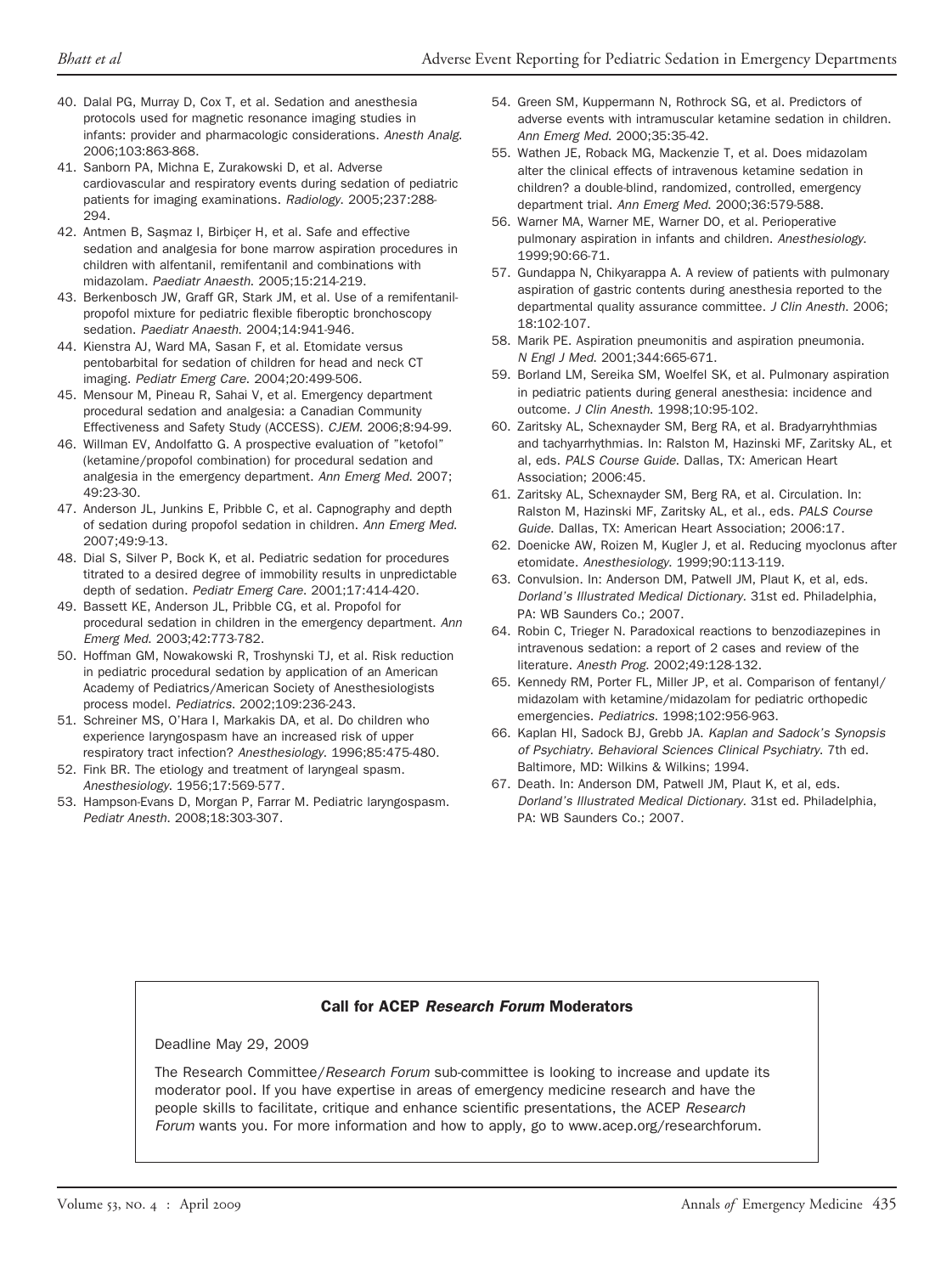#### Appendix E1. Recommended documentation for sedation research.

#### **A. SEDATION DOCUMENTATION**

#### **1. Pre-Sedation Behavioral State**

**Definition:** The patient's behavioral state immediately prior to sedation.

- 1. Indicate the state that best describes the child's behavior immediately prior to the administration of the sedation drugs:
	- $\Box$  Calm (eg, not crying)
	- $\Box$  Agitated but responds to comforting (eg, briefly stops crying)
	- $\Box$  Agitated and does not respond to comforting (eg, continuous crying)

#### **2. Efficacy of Sedation**

**Definition:** A successful sedation creates conditions necessary to safely facilitate completion of a procedure through attenuation of pain, anxiety and movement with amnesia or decreased awareness. Patient must fulfill all criteria for a sedation to be considered successful.

- 1. Sedation was efficacious  $\Box$  YES  $\Box$  NO
	- If YES, indicate which of the following criteria were met during the sedation
	- $\square$  The patient does not have unpleasant recall of the procedure
	- $\Box$  The patient did not experience a sedation-related adverse event, resulting in the abandonment of the procedure
	- $\Box$  The patient did not experience a permanent complication
	- $\Box$  The patient did not have an unplanned admission to hospital or prolonged ED observation
	- $\Box$  The patient did not actively resist or require physical restraint for completion of the procedure

#### **B. ADVERSE OUTCOME DOCUMENTATION**

#### **1. Oxygenation**

#### **1.1 Oxygen Desaturation □ YES □ NO**

**Definition:** Oxygen desaturation AND one or more intervention(s) are performed with the intention of improving the saturation

- 1. Baseline oxygen saturation on room air prior to PSA  $\%$
- 2. Oxygen delivered at start of Sedation phase  $\square$  NO  $\square$  YES If YES, Method of oxygen delivery:  $\Box$  nasal canula  $\Box$  blow-by  $\Box$  face mask  $\Box$  face mask + non-rebreather Flow rate delivered: litres/minute

3. Indicate the interventions performed in response to the oxygen desaturation *(indicate ALL that apply)*  $\Box$  Vigorous tactile stimulation  $\Box$  Oral or nasal airway placement

- $\Box$  Vigorous tactile stimulation  $\Box$  Oral or nasal airway placement  $\Box$  Airway repositioning  $\Box$  Application of positive pressure
- -
	- $\Box$  Airway repositioning  $\Box$  Application of positive pressure +/- ventilation with bag mask  $\Box$  Suctioning  $\Box$  Tracheal Intubation  $\Box$  Tracheal Intubation<br> $\Box$  Other
- $\Box$  Supplementing/increasing oxygen

4. Lowest reliable oxygen saturation measured during the sedation \_\_\_\_\_\_\_\_%

#### **2. Ventilation**

**2.1 Apnea: central**  $\Box$  **YES**  $\Box$  **NO** 

**Definition:** Cessation or pause of ventilatory effort AND one or more intervention(s) are performed with the intention of stimulating or assisting ventilation.

| Indicate the criteria used for recognition <i>(indicate ALL that apply)</i> |                                         |  |
|-----------------------------------------------------------------------------|-----------------------------------------|--|
| $\Box$ Visual confirmation of cessation/pause of ventilation                | $\Box$ Loss of CO <sub>2</sub> waveform |  |
| $\Box$ Cyanosis                                                             | $\Box$ Other                            |  |
| $\Box$ Oxygen desaturation                                                  |                                         |  |

2. Indicate the interventions performed in response to the apnea (*indicate ALL that apply)*

- $\Box$  Administration of reversal agents  $\Box$  Tracheal intubation
	-

 $\Box$  Vigorous tactile stimulation  $\Box$  Application of bag mask *with* assisted ventilation

 $\Box$  Other

**2.2 Apnea: Obstructive** 

|  | 2.2.1 Partial Upper Airway Obstruction $\Box$ YES $\Box$ NO                                  |  |
|--|----------------------------------------------------------------------------------------------|--|
|  | <b>Definition:</b> Manifested by stridor, snoring OR chest wall and suprasternal retractions |  |

performed with the intention of relieving the partial airway obstruction.

- 1. Indicate the criteria used for recognition *(indicate ALL that apply)*
	-
- $\Box$  Stridor  $\Box$  Oxygen desaturation  $\Box$  Snoring  $\Box$  Other  $\Box$  Other

 $\square$  Chest wall or suprasternal retractions

AND one or more intervention(s) are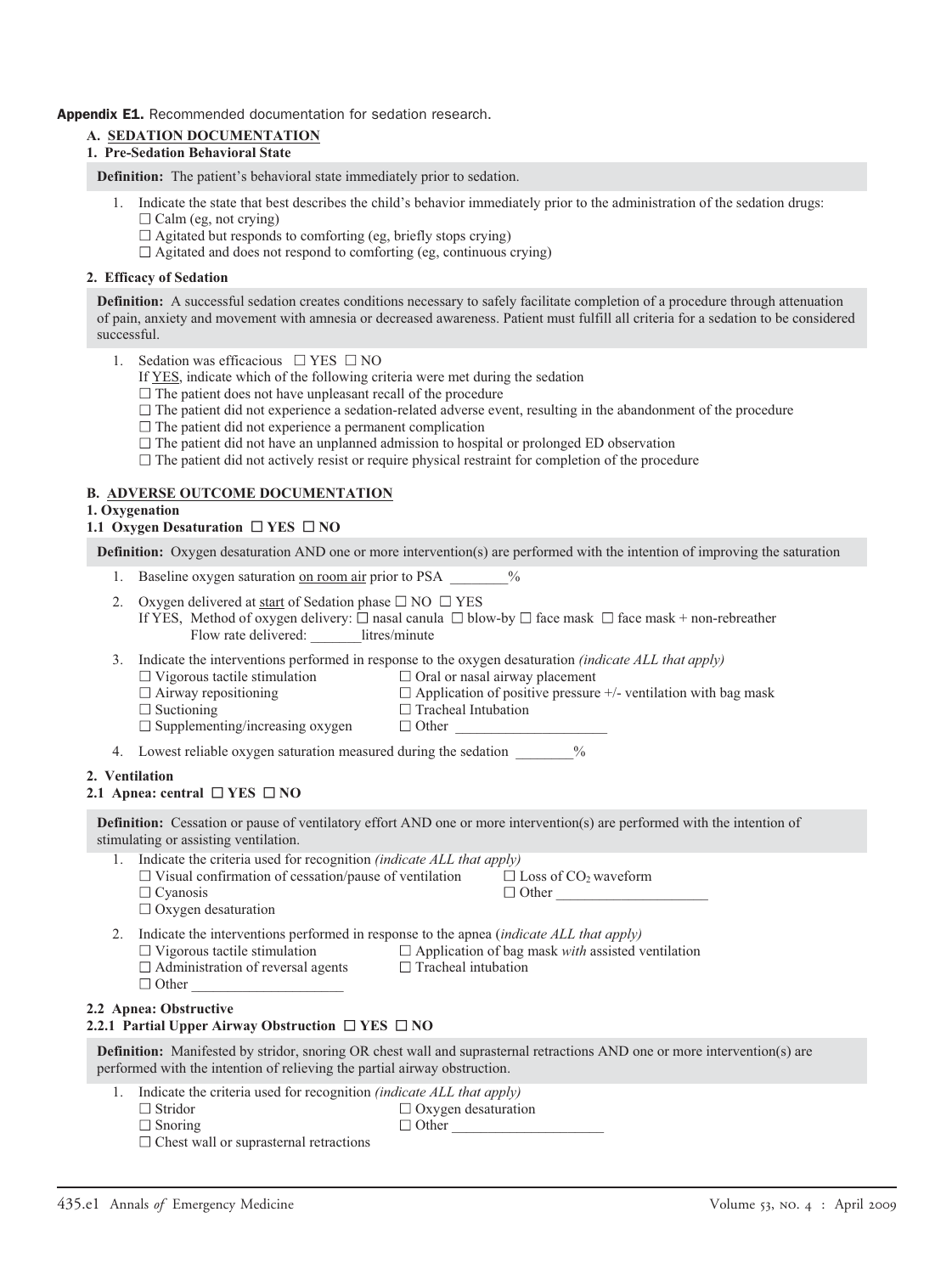2. Indicate the interventions performed in response to the partial obstruction (*indicate ALL that apply)*

- $\Box$  Airway repositioning  $\Box$  Application of positive pressure with bag mask but *without* assisted ventilation
	-

assisted ventilation<br> $\Box$  Other

#### $\Box$  Oral or nasal airway placement

#### **2.2.2 Apnea: Complete Upper Airway Obstruction**  $\Box$  **YES**  $\Box$  **NO**

**Definition (general terms):** Ventilatory effort with NO air exchange manifested by absence of upper airway (e.g. stridor or snoring) and breath sounds on auscultation *and* a loss of CO<sub>2</sub> waveform if capnography is used AND the obstruction is relieved by one or more intervention(s) performed with the intention of relieving the complete airway obstruction.

- 1. Indicate the criteria used for recognition *(indicate ALL that apply)*  $\Box$  Ventilatory effort with NO air exchange  $\Box$  Other
	- $\Box$  Ventilatory effort with NO air exchange
	- $\square$  Loss of CO<sub>2</sub> waveform (if capnography used)
	- $\Box$  Oxygen desaturation
- 2. Indicate the interventions performed in response to the complete obstruction (*indicate ALL that apply*)  $\Box$  Airway repositioning  $\Box$  Application of positive pressure  $+/-$  ventilation
	- $\Box$  Airway repositioning  $\Box$  Application of positive pressure +/- ventilation with bag mask  $\Box$  Suctioning
		-
- $\Box$  Tracheal intubation
- 
- $\Box$  Administration of additional sedation agents
- 
- 
- $\Box$  Oral or nasal airway placement  $\Box$  Administration of neuromuscular blockade agents  $\Box$  Administration of additional sedation agents  $\Box$  Other

# **2.3 Apnea: Laryngospasm**  $\Box$  **YES**  $\Box$  **NO**

**Definition:** Partial or complete upper airway obstruction, *with* oxygen desaturation due to involuntary and sustained closure of the vocal cords AND is NOT relieved by routine airway repositioning maneuvers, suctioning or insertion of a nasal or oral airway

- 1. Indicate the criteria used for recognition *(indicate ALL that apply)*
	-
	- $\Box$  Ventilatory effort with NO air exchange  $\Box$  Partial airway obstruction not relieved with airway maneuvers  $\Box$  Loss of CO<sub>2</sub> waveform (if capnography used)  $\Box$  Other  $\Box$  Loss of CO<sub>2</sub> waveform (if capnography used)
	- $\Box$  Oxygen desaturation
	-
- 2. Indicate the interventions performed in response to the laryngospasm (*indicate ALL that apply)*
	- $\Box$  Administration of additional sedation agents
		- $\Box$  Application of positive pressure  $\pm$ /- ventilation with bag mask
		- $\Box$  Tracheal intubation
		- $\Box$  Administration of neuromuscular blockade agents
	- $\Box$  Other

#### **3. Clinically Apparent Pulmonary Aspiration**  $\Box$  **YES**  $\Box$  **NO**

**Definition:** Suspicion OR confirmation of oropharyngeal or gastric contents in the trachea during the Sedation or Physiologic Recovery phase AND the appearance of respiratory signs and symptoms that were not present prior to the sedation. The new signs and symptoms must present before the end of the ED Recovery phase.

- The patient must develop one or more sign or symptom in any of the following three categories:
	- (i) Physical Signs: cough, crackles/rales, decreased breath sounds, tachypnea, wheezing, rhonchi OR respiratory distress
	- (ii) Oxygen Requirement: decrease in oxygen saturation from baseline requiring supplemental oxygen
	- (iii) Chest X-Ray Findings: focal infiltrate, consolidation or atelectasis
	- 1. Indicate if there was physical evidence of regurgitation  $\square$  NO  $\square$  YES If YES, was this confirmed by direct visualization of gastric contents in the trachea by laryngoscopy?  $\Box$  NO  $\Box$  YES

2. Indicate ALL signs and symptoms present (*these MUST NOT have been present prior to the sedation*)<br>  $\square$  Cough  $\square$  Tachypnea  $\square$  Respiratory distress

- 
- $\Box$  Cough  $\Box$  Tachypnea  $\Box$  Respiratory distress  $\Box$  Crackles/rales  $\Box$  Wheeze  $\Box$  Need for supplemen
- $\square$  Wheeze  $\square$  Need for supplemental oxygen  $\square$  Rhonchi  $\square$  CXR changes  $\Box$  Decreased breath sounds  $\Box$  Rhonchi  $\Box$  CXR changes
- $\Box$  Other

3. Indicate the response to the signs and symptoms of aspiration *(indicate ALL that apply)*:<br> $\Box$  No active intervention  $\Box$  Administration of medications

- 
- 
- 
- $\Box$  No active intervention  $\Box$  Administration of medications  $\Box$  Supplemental oxygen  $\Box$  Application of positive pressur
	-
- $\Box$  Application of positive pressure +/- ventilation with bag mask
- $\Box$  Other  $\Box$  Extended observation or admission to hospital
- 4. Indicate the medications, if any, that were administered: *(indicate ALL that apply)*
	- $\Box$  No medications administered  $\Box$  Other
	- □ Albuterol or salbutamol
	- $\Box$  Antibiotics
	- □ Steroids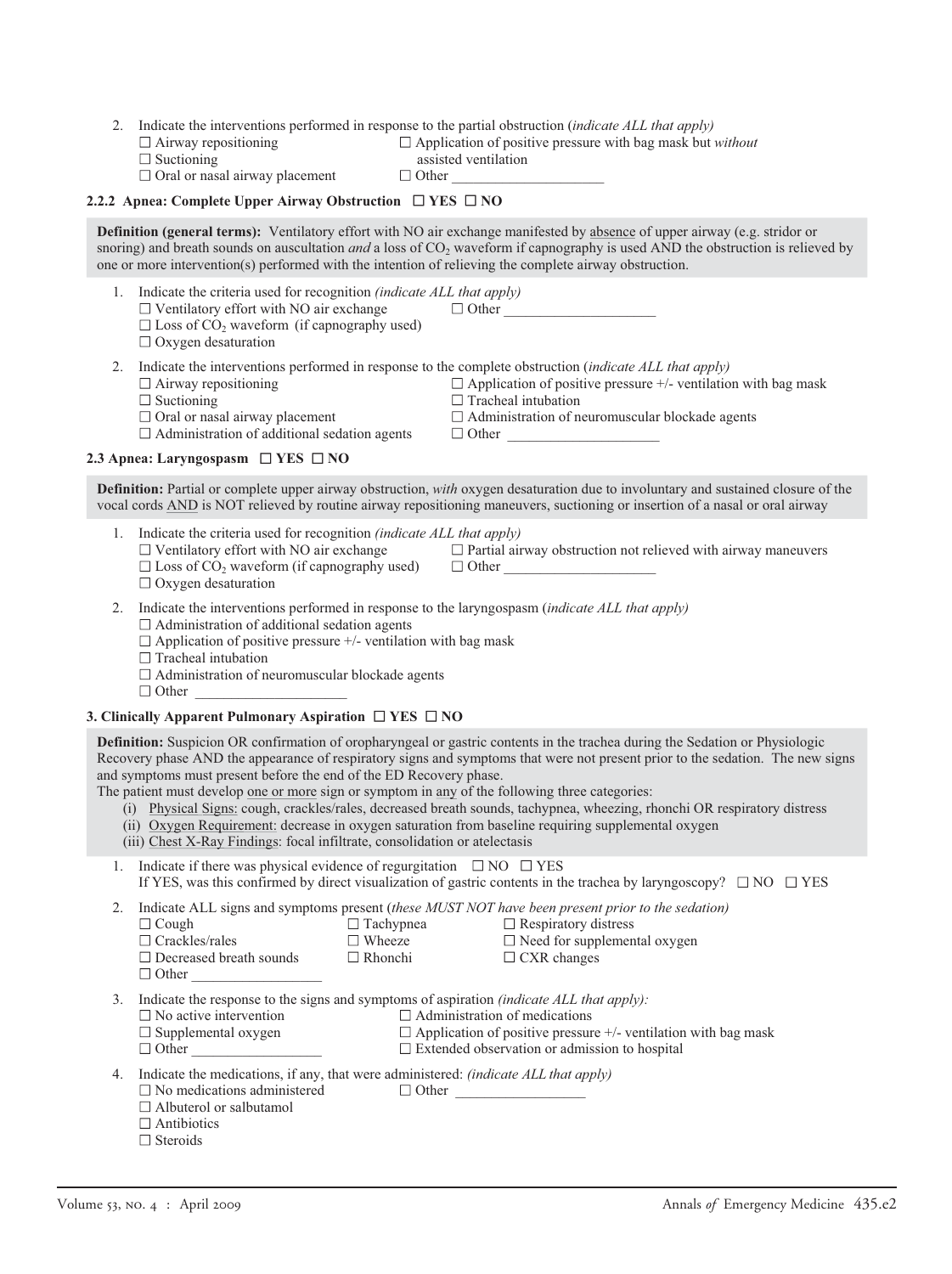# 4. Retching/Vomiting

Definition: The motor reflex response characteristic of retching with or without the expulsion of gastric contents through the mouth or nose that occurs during Sedation, ED Recovery or Post-Discharge phases of sedation

| 1. | Indicate whether the patient retched during sedation<br>$\Box$ YES $\Box$ NO<br>If YES, indicate when the retching occurred (indicate ALL periods of occurrence)                                                                  |                                                                                                                                                                                                                                                              |  |
|----|-----------------------------------------------------------------------------------------------------------------------------------------------------------------------------------------------------------------------------------|--------------------------------------------------------------------------------------------------------------------------------------------------------------------------------------------------------------------------------------------------------------|--|
|    | $\Box$ Sedation – Induction                                                                                                                                                                                                       | $\square$ ED Recovery                                                                                                                                                                                                                                        |  |
|    | $\Box$ Sedation – Maintenance                                                                                                                                                                                                     | $\Box$ Post-Discharge                                                                                                                                                                                                                                        |  |
| 2. | Indicated whether the patient vomited during sedation<br>$\Box$ YES $\Box$ NO<br>If YES, indicate when the vomiting occurred (indicate ALL periods of occurrence)<br>$\Box$ Sedation – Induction<br>$\Box$ Sedation – Maintenance | $\square$ ED Recovery<br>$\Box$ Post-Discharge                                                                                                                                                                                                               |  |
|    | a.<br>vomits)                                                                                                                                                                                                                     | If YES, indicate the number of times the patient vomited (Consider as a <i>single</i> episode if there is <2min between                                                                                                                                      |  |
| 3. | Indicate whether the patient received an anti-emetic $\Box$ NO $\Box$ YES<br>If YES, indicate the reason for administration $\Box$ as prophylaxis $\Box$ in response to vomiting<br>Indicate which anti-emetic was administered   |                                                                                                                                                                                                                                                              |  |
|    | <b>5. Cardiovascular Events</b><br>5.1. Bradycardia □ YES □ NO                                                                                                                                                                    |                                                                                                                                                                                                                                                              |  |
|    | improving the heart rate and cardiac output.                                                                                                                                                                                      | Definition: Heart rate less than 2 standard deviations below normal for age as described by the AHA in the PALS provider manual<br>during the Sedation or Physiologic Recovery phase AND one or more intervention(s) are performed with the intention of     |  |
| 1. |                                                                                                                                                                                                                                   | Indicate when the bradycardia occurred: $\Box$ Sedation – Induction $\Box$ Sedation – Maintenance $\Box$ ED Recovery – Physiologic                                                                                                                           |  |
| 2. | $\Box$ Suctioning<br>$\Box$ Vigorous tactile stimulation<br>$\Box$ Airway repositioning<br>$\Box$ Supplemental oxygen<br>$\Box$ Other                                                                                             | Indicate the interventions performed in response to the bradycardia (indicate ALL that apply)<br>$\Box$ Application of bag mask with assisted ventilation<br>$\Box$ Tracheal intubation<br>$\Box$ Chest compressions<br>$\Box$ Administration of medications |  |
| 3. | Indicate if medications were administered: $\square$ NO $\square$ YES<br>If YES, indicate what was administered $\Box$ Atropine $\Box$ Epinephrine $\Box$ Reversal agents $\Box$ Other                                            |                                                                                                                                                                                                                                                              |  |
| 4. | Indicate if the bradycardia was isolated or associated with other events:<br>$\Box$ Isolated<br>$\Box$ With oxygen desaturation $\Box$ With hypotension<br>$\Box$ Other                                                           |                                                                                                                                                                                                                                                              |  |
| 5. | Indicate the lowest heart rate attained: ___________ beats/min                                                                                                                                                                    |                                                                                                                                                                                                                                                              |  |
|    | 5.2. Hypotension □ YES □ NO                                                                                                                                                                                                       |                                                                                                                                                                                                                                                              |  |
|    |                                                                                                                                                                                                                                   | Definition: Systolic blood pressure less than the 5 <sup>th</sup> percentile for age as defined by the AHA in PALS during the Sedation or                                                                                                                    |  |
|    |                                                                                                                                                                                                                                   | Physiologic Recovery phase AND one or more intervention(s) are performed with the intention of improving the blood pressure.                                                                                                                                 |  |
| l. |                                                                                                                                                                                                                                   | Indicate when the hypotension occurred: $\Box$ Sedation (Induction) $\Box$ Sedation (Maintenance) $\Box$ ED Recovery (Physiologic)                                                                                                                           |  |
| 2. | $\Box$ IV fluid administration<br>$\Box$ Chest compressions                                                                                                                                                                       | Indicate the interventions performed in response to the hypotension (indicate ALL that apply)<br>$\Box$ Administration of medications<br>$\Box$ Other                                                                                                        |  |
| 3. | Indicate if medications were administered: $\square$ NO $\square$ YES<br>If YES, indicate what was administered $\Box$ Epinephrine $\Box$ Dopamine $\Box$ Reversal agents $\Box$ Other                                            |                                                                                                                                                                                                                                                              |  |
| 4. | Indicate the cause that best fits with the cause of the hypotension:<br>$\Box$ Drug effect<br>$\Box$ Co-morbid condition (blood loss, sepsis) $\Box$ Other                                                                        | $\Box$ Unknown                                                                                                                                                                                                                                               |  |